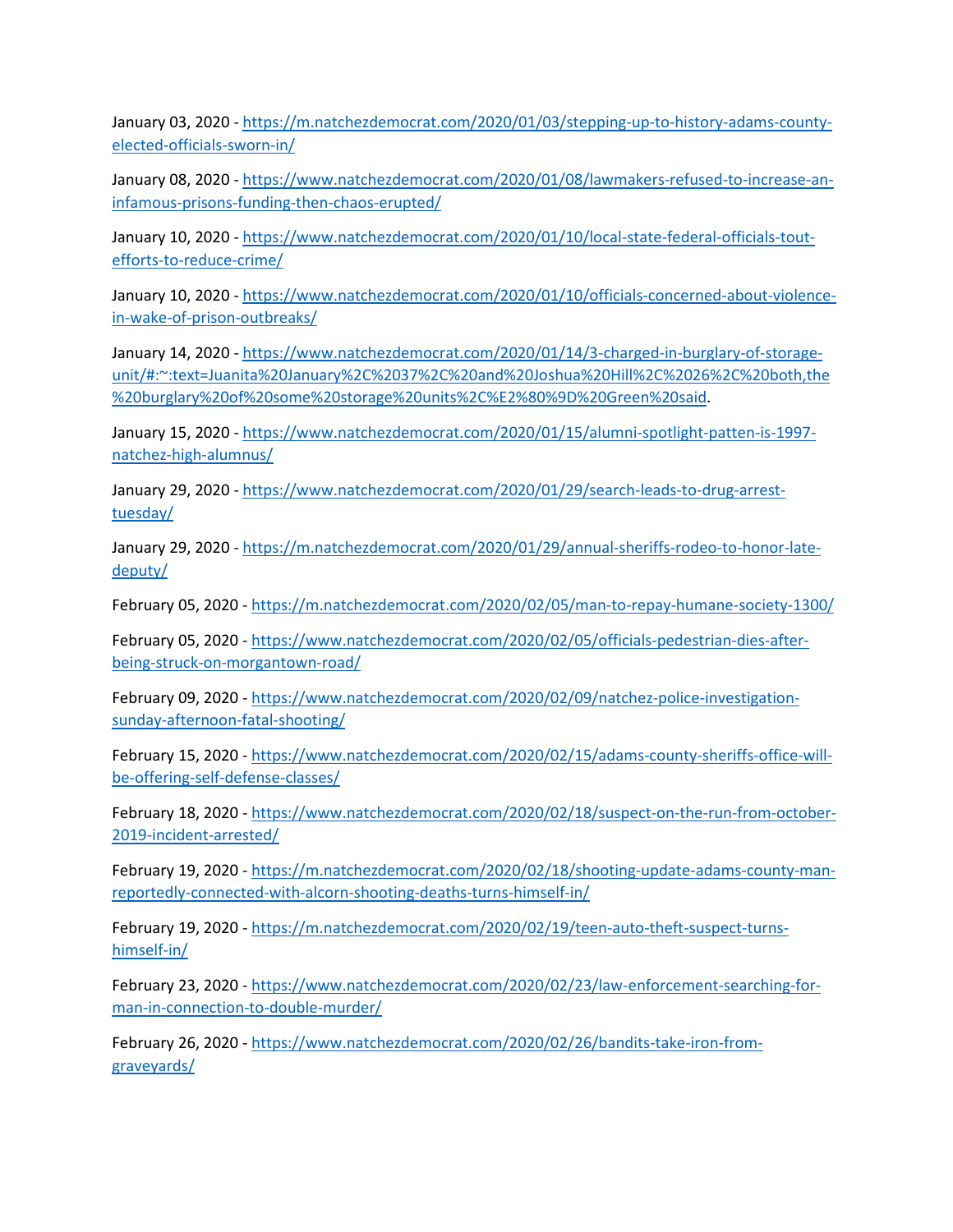March 17, 2020 - [https://m.natchezdemocrat.com/2020/03/17/local-law-enforcement-taking](https://m.natchezdemocrat.com/2020/03/17/local-law-enforcement-taking-precautions-during-coronavirus-outbreak/)[precautions-during-coronavirus-outbreak/](https://m.natchezdemocrat.com/2020/03/17/local-law-enforcement-taking-precautions-during-coronavirus-outbreak/)

March 20, 2020 - [https://www.natchezdemocrat.com/2020/03/20/sheriff-be-aware-of-new-scam](https://www.natchezdemocrat.com/2020/03/20/sheriff-be-aware-of-new-scam-about-coronavirus/)[about-coronavirus/](https://www.natchezdemocrat.com/2020/03/20/sheriff-be-aware-of-new-scam-about-coronavirus/)

March 29, 2020 - [https://www.natchezdemocrat.com/2020/03/29/sheriff-travis-patten-said-he-has](https://www.natchezdemocrat.com/2020/03/29/sheriff-travis-patten-said-he-has-tested-positive-for-covid-19/)[tested-positive-for-covid-19/](https://www.natchezdemocrat.com/2020/03/29/sheriff-travis-patten-said-he-has-tested-positive-for-covid-19/)

March 31, 2020 - [https://www.natchezdemocrat.com/2020/03/31/sheriff-no-other-acso-staffers-with](https://www.natchezdemocrat.com/2020/03/31/sheriff-no-other-acso-staffers-with-positive-tests/)[positive-tests/](https://www.natchezdemocrat.com/2020/03/31/sheriff-no-other-acso-staffers-with-positive-tests/)

April 14, 2020 - <https://m.natchezdemocrat.com/2020/04/14/pregnant-inmate-released-on-100k-bond/>

April 15, 2020 - [https://www.natchezdemocrat.com/2020/04/14/miss-lou-reports-fewer-crimes-during](https://www.natchezdemocrat.com/2020/04/14/miss-lou-reports-fewer-crimes-during-covid-19-pandemic/)[covid-19-pandemic/](https://www.natchezdemocrat.com/2020/04/14/miss-lou-reports-fewer-crimes-during-covid-19-pandemic/)

April 21, 2020 - [https://m.natchezdemocrat.com/2020/04/21/natchez-police-chief-number-of-calls-to](https://m.natchezdemocrat.com/2020/04/21/natchez-police-chief-number-of-calls-to-department-on-increase/)[department-on-increase/](https://m.natchezdemocrat.com/2020/04/21/natchez-police-chief-number-of-calls-to-department-on-increase/)

April 30, 2020 - [https://www.natchezdemocrat.com/2020/04/30/sheriff-travis-patten-shares-his-story](https://www.natchezdemocrat.com/2020/04/30/sheriff-travis-patten-shares-his-story-of-fighting-covid-19/)[of-fighting-covid-19/](https://www.natchezdemocrat.com/2020/04/30/sheriff-travis-patten-shares-his-story-of-fighting-covid-19/)

May 01, 2020 - [https://www.natchezdemocrat.com/2020/05/01/adams-county-coroner-2-shot-to](https://www.natchezdemocrat.com/2020/05/01/adams-county-coroner-2-shot-to-death-early-friday-morning/)[death-early-friday-morning/](https://www.natchezdemocrat.com/2020/05/01/adams-county-coroner-2-shot-to-death-early-friday-morning/)

June 03, 2020 - [https://m.natchezdemocrat.com/2020/06/02/sheriff-rodeo-renamed-after-late-adams](https://m.natchezdemocrat.com/2020/06/02/sheriff-rodeo-renamed-after-late-adams-county-chief-deputy/)[county-chief-deputy/](https://m.natchezdemocrat.com/2020/06/02/sheriff-rodeo-renamed-after-late-adams-county-chief-deputy/)

June 05, 2020 - [https://www.natchezdemocrat.com/2020/06/03/peaceful-protesters-march-for-justice](https://www.natchezdemocrat.com/2020/06/03/peaceful-protesters-march-for-justice-in-natchez/)[in-natchez/](https://www.natchezdemocrat.com/2020/06/03/peaceful-protesters-march-for-justice-in-natchez/)

June 23, 2020 - [https://www.natchezdemocrat.com/2020/06/23/adams-county-sheriffs-office](https://www.natchezdemocrat.com/2020/06/23/adams-county-sheriffs-office-relocating-crisis-intervention-unit/)[relocating-crisis-intervention-unit/](https://www.natchezdemocrat.com/2020/06/23/adams-county-sheriffs-office-relocating-crisis-intervention-unit/)

July 24, 2020 - [https://www.natchezdemocrat.com/2020/07/23/skull-recovered-thursday-from-river](https://www.natchezdemocrat.com/2020/07/23/skull-recovered-thursday-from-river-banks-at-annas-bottom/)[banks-at-annas-bottom/](https://www.natchezdemocrat.com/2020/07/23/skull-recovered-thursday-from-river-banks-at-annas-bottom/)

September 02, 2020 - [https://www.natchezdemocrat.com/2020/09/01/man-held-in-connection-to](https://www.natchezdemocrat.com/2020/09/01/man-held-in-connection-to-string-of-atv-thefts/)[string-of-atv-thefts/](https://www.natchezdemocrat.com/2020/09/01/man-held-in-connection-to-string-of-atv-thefts/)

September 18, 2020 - [https://m.magnoliastatelive.com/2020/09/17/driver-killed-after-bouncing-off](https://m.magnoliastatelive.com/2020/09/17/driver-killed-after-bouncing-off-bridge-striking-dump-truck/)[bridge-striking-dump-truck/](https://m.magnoliastatelive.com/2020/09/17/driver-killed-after-bouncing-off-bridge-striking-dump-truck/)

September 22, 2020 - [https://www.natchezdemocrat.com/2020/09/22/adams-county-sheriff-jail](https://www.natchezdemocrat.com/2020/09/22/adams-county-sheriff-jail-justice-court-need-analysis/)[justice-court-need-analysis/](https://www.natchezdemocrat.com/2020/09/22/adams-county-sheriff-jail-justice-court-need-analysis/)

September 30, 2020 - [https://m.natchezdemocrat.com/2020/09/29/man-accused-of-kidnapping](https://m.natchezdemocrat.com/2020/09/29/man-accused-of-kidnapping-woman-with-tire-tool/)[woman-with-tire-tool/](https://m.natchezdemocrat.com/2020/09/29/man-accused-of-kidnapping-woman-with-tire-tool/)

September 30, 2020 - [https://www.natchezdemocrat.com/2020/09/27/man-killed-in-saturday-wreck](https://www.natchezdemocrat.com/2020/09/27/man-killed-in-saturday-wreck-on-kingston-road/)[on-kingston-road/](https://www.natchezdemocrat.com/2020/09/27/man-killed-in-saturday-wreck-on-kingston-road/)